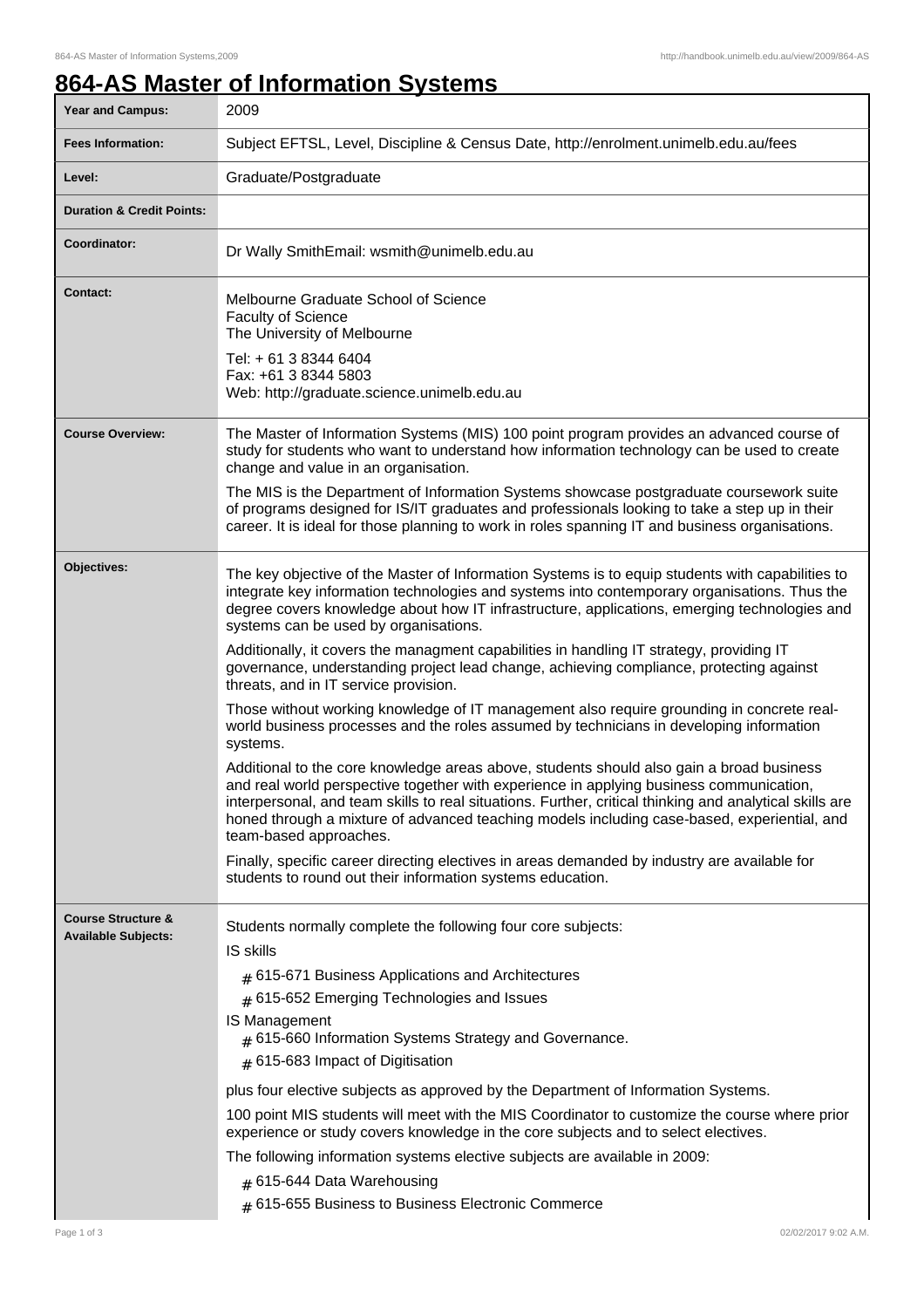|                         | # 615-656 Knowledge Management Systems<br>615-657 Enterprise Systems<br>#<br>615-659 Advanced IS Project Management<br>#<br>615-661 Innovation and Entrepreneurship in IT<br>615-662 Advanced IS Change Management<br>#<br>615-670 Internet Software Development Principles<br>615-672 Pervasive Computing<br>$\pm$<br>615-684 Models of IS Project Management<br>615-685 Managing In-house IT Service Provision<br>#<br>615-686 ICT Outsourcing Fundamentals<br>615-687 ICT Contract Law Basics<br>#<br>615-688 ICT Outsourcing Contract Management<br>615-692 Organisational Behaviour for IS Managers<br>615-610 Research Methods in Information Systems<br>615-690 Minor Research Project in IS (25 points)<br>#<br>Further information in regards to elective subjects is available at: http://www.dis.unimelb.edu.au/<br>current/postgrad/subjects/index.html |                                   |                   |
|-------------------------|---------------------------------------------------------------------------------------------------------------------------------------------------------------------------------------------------------------------------------------------------------------------------------------------------------------------------------------------------------------------------------------------------------------------------------------------------------------------------------------------------------------------------------------------------------------------------------------------------------------------------------------------------------------------------------------------------------------------------------------------------------------------------------------------------------------------------------------------------------------------|-----------------------------------|-------------------|
| <b>Subject Options:</b> | <b>Subject</b>                                                                                                                                                                                                                                                                                                                                                                                                                                                                                                                                                                                                                                                                                                                                                                                                                                                      | <b>Study Period Commencement:</b> | Credit<br>Points: |
|                         | 615-671 Business Applications & Architectures                                                                                                                                                                                                                                                                                                                                                                                                                                                                                                                                                                                                                                                                                                                                                                                                                       | Semester 1                        | 12.500            |
|                         | 615-652 Emerging Technologies and Issues                                                                                                                                                                                                                                                                                                                                                                                                                                                                                                                                                                                                                                                                                                                                                                                                                            | Semester 2                        | 12.500            |
|                         | 615-660 IS Strategy and Governance                                                                                                                                                                                                                                                                                                                                                                                                                                                                                                                                                                                                                                                                                                                                                                                                                                  | Semester 1                        | 12.500            |
|                         | 615-683 Impact of Digitisation                                                                                                                                                                                                                                                                                                                                                                                                                                                                                                                                                                                                                                                                                                                                                                                                                                      | Semester 1, Semester 2            | 12.500            |
|                         | 615-644 Data Warehousing                                                                                                                                                                                                                                                                                                                                                                                                                                                                                                                                                                                                                                                                                                                                                                                                                                            | Semester 2                        | 12.500            |
|                         | 615-655 Business to Business Electronic Commerce                                                                                                                                                                                                                                                                                                                                                                                                                                                                                                                                                                                                                                                                                                                                                                                                                    | Semester 2                        | 12.500            |
|                         | 615-656 Knowledge Management Systems                                                                                                                                                                                                                                                                                                                                                                                                                                                                                                                                                                                                                                                                                                                                                                                                                                | Semester 1                        | 12.500            |
|                         | 615-657 Enterprise Systems                                                                                                                                                                                                                                                                                                                                                                                                                                                                                                                                                                                                                                                                                                                                                                                                                                          | Semester 2                        | 12.500            |
|                         | 615-659 Advanced IS Project Management                                                                                                                                                                                                                                                                                                                                                                                                                                                                                                                                                                                                                                                                                                                                                                                                                              | Semester 1                        | 12.500            |
|                         | 615-661 Innovation & Enterpreneurship in IT                                                                                                                                                                                                                                                                                                                                                                                                                                                                                                                                                                                                                                                                                                                                                                                                                         | Semester 1                        | 12.500            |
|                         | 615-662 Advanced IS Change Management                                                                                                                                                                                                                                                                                                                                                                                                                                                                                                                                                                                                                                                                                                                                                                                                                               | Semester 1                        | 12.500            |
|                         | 615-670 Internet Software Development Principles                                                                                                                                                                                                                                                                                                                                                                                                                                                                                                                                                                                                                                                                                                                                                                                                                    | Semester 1, Semester 2            | 12.500            |
|                         | 615-672 Pervasive Computing                                                                                                                                                                                                                                                                                                                                                                                                                                                                                                                                                                                                                                                                                                                                                                                                                                         | Semester 1                        | 12.500            |
|                         | 615-684 Models of IS Project Management                                                                                                                                                                                                                                                                                                                                                                                                                                                                                                                                                                                                                                                                                                                                                                                                                             | Semester 2                        | 12.500            |
|                         | 615-685 Managing In-house IT Service Provision                                                                                                                                                                                                                                                                                                                                                                                                                                                                                                                                                                                                                                                                                                                                                                                                                      | Semester 1                        | 12.500            |
|                         | 615-686 ICT Outsourcing Fundamentals                                                                                                                                                                                                                                                                                                                                                                                                                                                                                                                                                                                                                                                                                                                                                                                                                                | Not offered 2009                  | 12.500            |
|                         | 615-687 ICT Contract Law Basics                                                                                                                                                                                                                                                                                                                                                                                                                                                                                                                                                                                                                                                                                                                                                                                                                                     | Not offered 2009                  | 12.500            |
|                         | 615-688 ICT Outsourcing Contract Management                                                                                                                                                                                                                                                                                                                                                                                                                                                                                                                                                                                                                                                                                                                                                                                                                         | Semester 2                        | 12.500            |
|                         | 615-692 Organisational Behaviour for IS Managers                                                                                                                                                                                                                                                                                                                                                                                                                                                                                                                                                                                                                                                                                                                                                                                                                    | Not offered 2009                  | 12.500            |
|                         | 615-610 Research Methods in Information Systems                                                                                                                                                                                                                                                                                                                                                                                                                                                                                                                                                                                                                                                                                                                                                                                                                     | Semester 1                        | 12.500            |